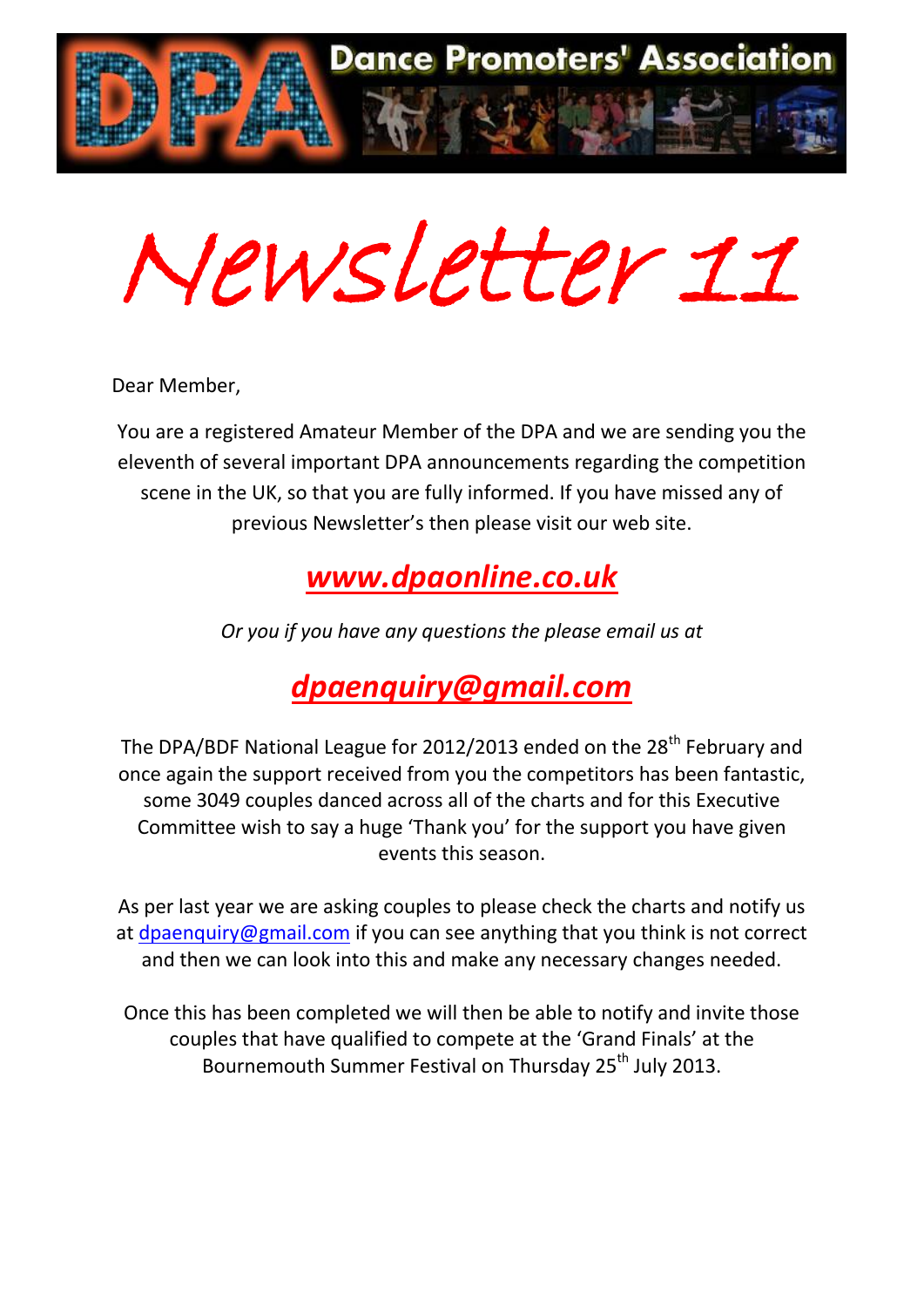

Following a recent Executive Committee Meeting changes have been made for the 2013/2014 season which we hope you will be pleased with.

### It has been decided to extend the 'Prize Money' to couples who finish  $1^{st}$ ,  $2^{nd}$  and  $3^{rd}$  in all Ballroom & Latin events in the Juvenile, Junior, Youth, Amateur, Senior I,II, III (Senior III Ballroom only) during the coming season.

Those lucky enough to finish in one of these positions will then be invited to a presentation at Bournemouth to receive their prize money, so we hope you will welcome the additional prize money and the best of luck in the coming events.

Entries for the Bournemouth Summer Festival are NOW open and this can be done on line at [www.dpaonline.co.uk](http://www.dpaonline.co.uk/) There is a strict closing date which will be adhered too and NO entries will be taken at the Festival so please make sure you enter in good time.

We have published the DPA/BDF National League Rules for 2013/2014 below and would ask you to take a moment to have a look at these so you know how the league works and may answer some queries that crop up at the office.

We are aware of some comments being made about the National League and understand there may be some confusion on some points which we would like to clarify.

### 'Split Partnerships'

It was decided by the Executive Committee to NOT remove any couples unless we are notified that a couple have terminated their partnership, this decision was made due to a situation of being told a couple had split so we removed their results only to be contacted by the couple to say they had in fact not split so we then had to input their results back into the league. So we ask you again if your partnership splits please inform us at [dpaenquiry@gmail.com](mailto:dpaenquiry@gmail.com) so we can remove the couple.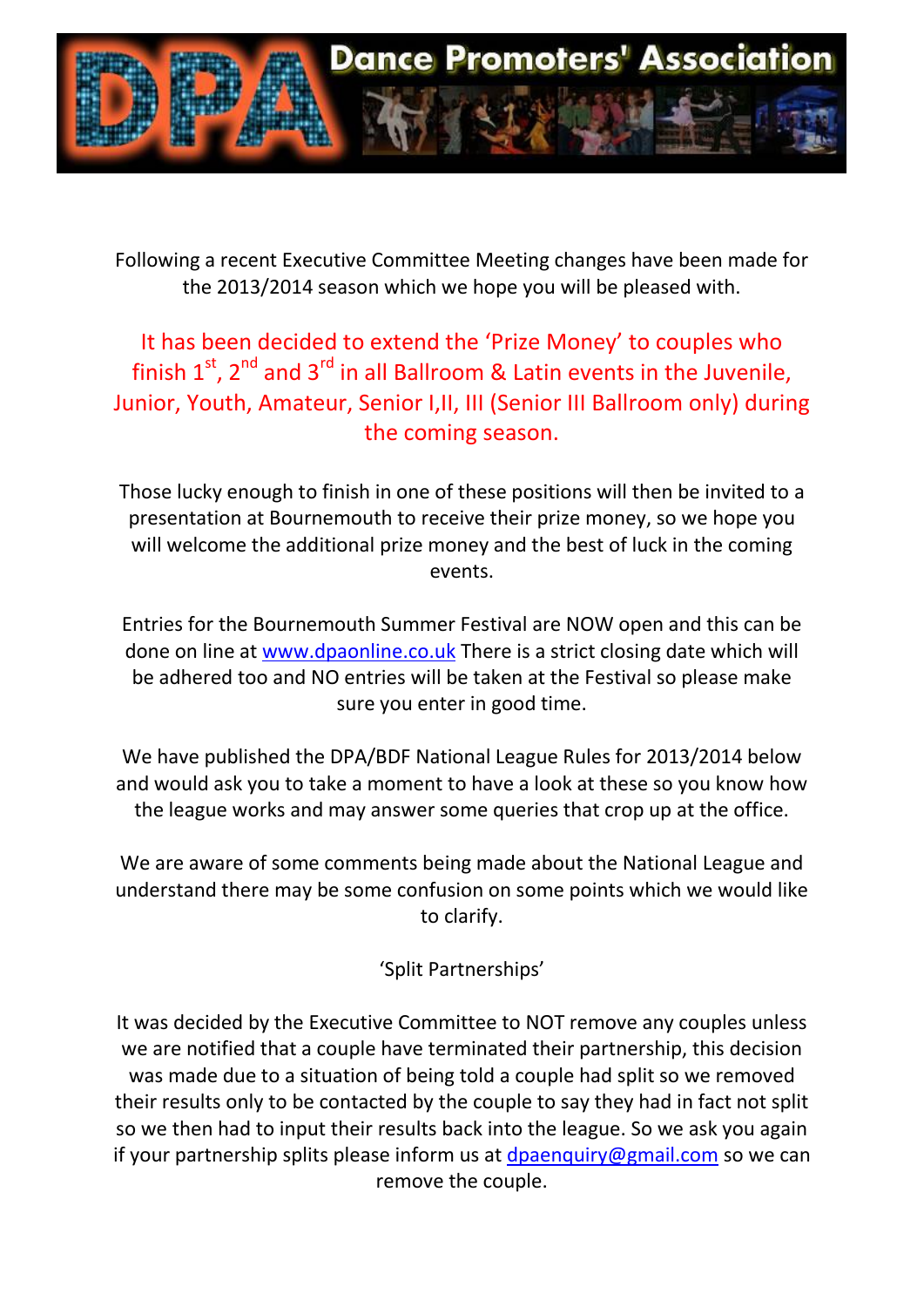

Again if you read the rules it explains why couples that move age group during the season may be shown in two or more leagues, this does not mean the points gained in one league will be moved up into the new league, again we hope this may clear any issues that may have made on public web pages.

We finish this newsletter wishing you every success in your future competitions and if you have any questions then please do not hesitate to contact any Executive Committee Member listed below.

> Nigel Horrocks (Chairman) [dpachairman@gmail.com](mailto:dpachairman@gmail.com) David Trueman (Secretary) [dpasecretary@gmail.com](mailto:dpasecretary@gmail.com) Jackie Conway (Treasurer) [dpatreasuer@gmail.com](mailto:dpatreasuer@gmail.com) John Leach [editor@dance-news.co.uk](mailto:editor@dance-news.co.uk) Mark Lunn [dpachairpersonsouth@gmail.com](mailto:dpachairpersonsouth@gmail.com) Robert Barley [dpachairpersonwaleswest@gmail.com](mailto:dpachairpersonwaleswest@gmail.com) Margaret Redmond [dpachairpersonnorth@gmail.com](mailto:dpachairpersonnorth@gmail.com) David Douglass [susan390franklin@btinternet.com](mailto:susan390franklin@btinternet.com) Derrick Squires Telephone 01708 740707 Stan Page (Honorary President) Telephone 0121 453 1351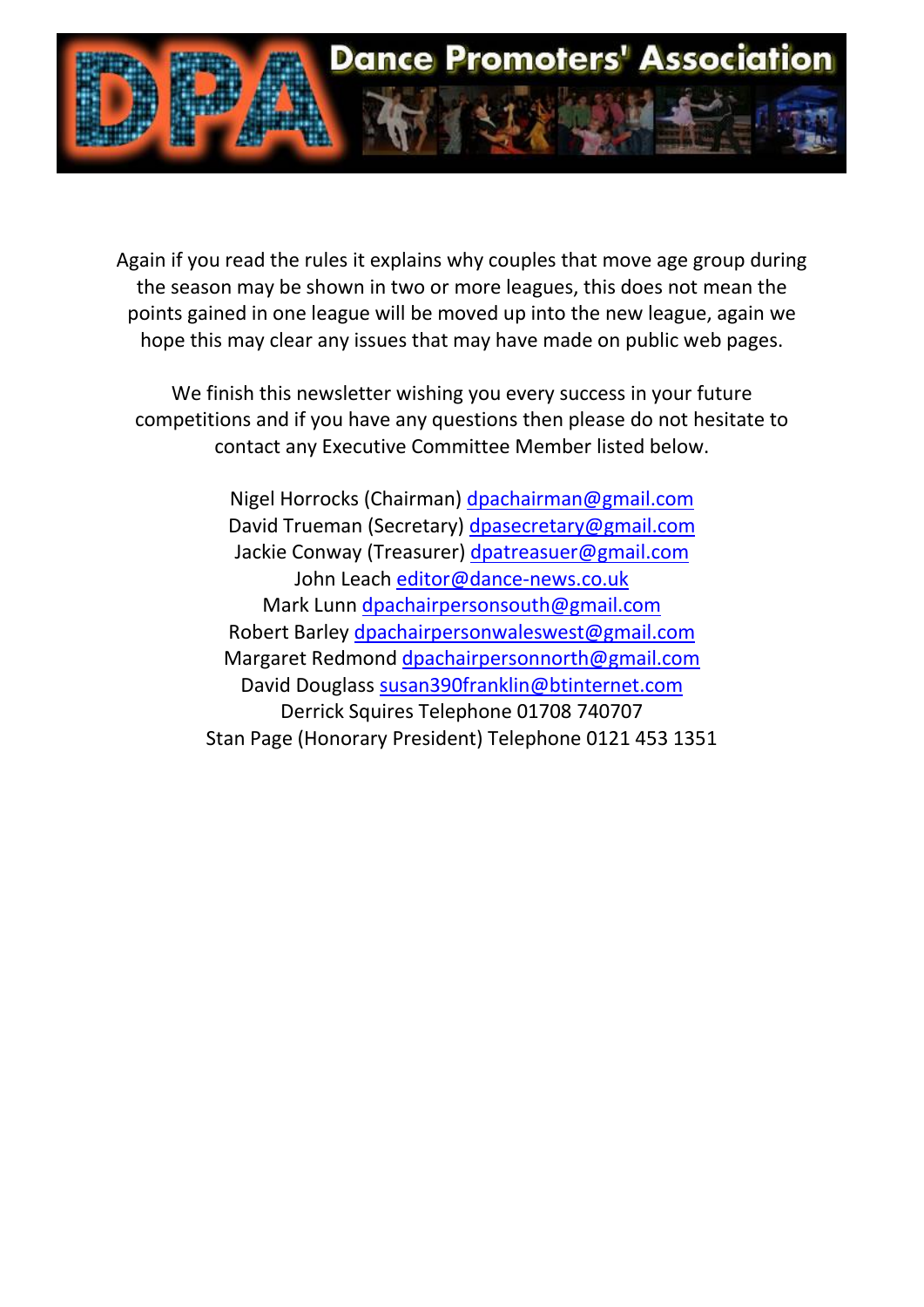

## *DPA/BDF National League Rules 2013-2014*

### *Ballroom & Latin American*

- 1. The DPA/BDF National League in Amateur, Senior I,II,III [Senior III Ballroom only], Youth, Junior and Juvenile sections will operate for a 12 month period starting on the 1<sup>st</sup> March each year.
- 2. The DPA/BDF National League in all Pre-Champ, Intermediate, Novices and Beginners events will operate for a 12 month period starting on the  $1<sup>st</sup>$  March each year.
- 3. Points will be totalled in each category and the best 10 results will be used to ascertain the  $1^{st}$ ,  $2^{nd}$  &  $3^{rd}$  place. (For competitors in the Amateur, Senior I,II,III [Senior III Ballroom only], Youth, Junior and Juvenile sections only)
- 4. In the Adult Beginners, Novice, Intermediate and Pre Championship events, the couples finishing in the Top 12 places of the DPA/BDF National League, will Qualify and be invited to dance for the United Kingdom Title in that category at the Grand Finals to be held at the Bournemouth Summer Festival.
- 5. In the event of a couple tying for  $1<sup>st</sup>$  place, the result of the United Kingdom Closed Championships [Bournemouth Summer Festival] will decide the position. (For competitors in the Amateur, Senior I,II,III [Senior III Ballroom only], Youth, Junior and Juvenile sections only)
- 6. Adult Beginners, Novice, Intermediate and Pre Championship events. When couples dance in Open, Under 35s or Senior events, the best result from a competition day in each grade will be taken and used towards qualifying points in the National League Charts.

### *Classical & Modern Sequence*

7. The DPA/BDF National League in Juvenile Open Classical & Modern Sequence, Juvenile Boy/Girl Classical, Juvenile All Girl Classical, Junior Open Events Classical & Modern Sequence, Junior Boy/Girl Classical, Junior All Girls Classical, Youth Open Classical, Amateur Open Classical & Modern Sequence, Senior Open Classical & Modern Sequence and Social Open Classical & Modern Sequence will operate for a 12 month period starting on the  $1<sup>st</sup>$  October each year.

*(Please note for 2012-2013 ONLY, The DPA/BDF National Sequence League will run from the 1st May 2012 until 30th September 2013)*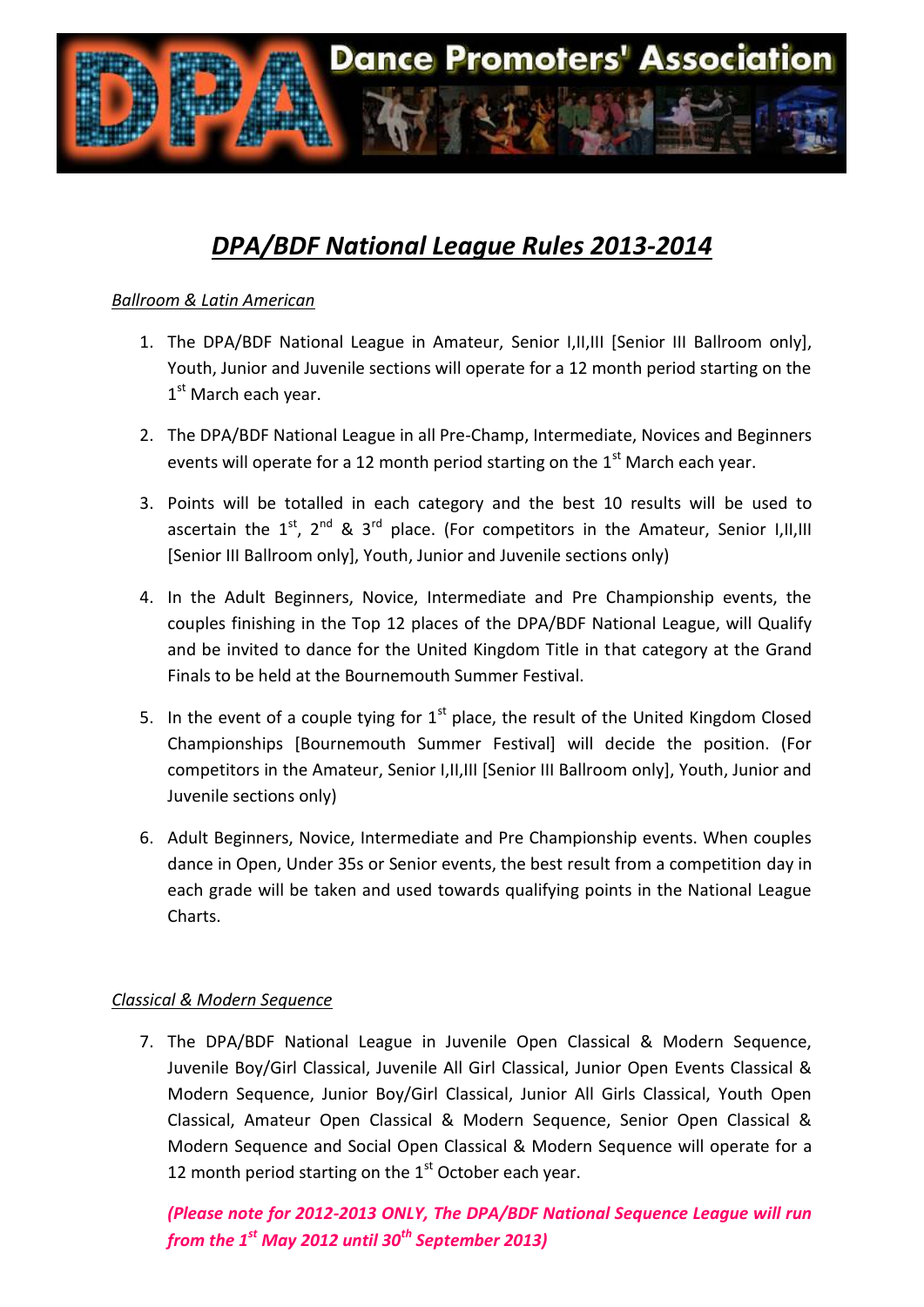

- 8. Points will be totalled in each category and the best 8 results will be used to ascertain the winner.
- 9. In the event of a couple tying for  $1<sup>st</sup>$  place, the result of the United Kingdom Open Championships [DPA Midland Area Championship Event] will decide the position.
- 10. Adult Social events. When couples dance in Open, Under 35s or Senior event, the best result from a competition day in each grade will be taken and used towards points in the National League Charts

#### *General Rules*

- 11. All age groups are as set out in British Dance Council Rules
- 12. If a couple splits during the year their points will become null and void and they will not be allowed to transfer their points to a new partnership.
- 13. In the event of couples changing groups mid-year the points they have earned will be frozen in that grade/age group and points will need to be earned in the new grade/age group. If a couple have already gained enough points to win their previous grade/age group they will still win.
- 14. All DPA Members will qualify for National League status, unless they ask not to be included.

| Points Structure All Open Competitions [B/L/Seq]                     |                 |                 |                 |                 |                 |                 |      |       |                |                |              |
|----------------------------------------------------------------------|-----------------|-----------------|-----------------|-----------------|-----------------|-----------------|------|-------|----------------|----------------|--------------|
| 1 <sup>st</sup>                                                      | 2 <sup>nd</sup> | 3 <sup>rd</sup> | 4 <sup>th</sup> | 5 <sup>th</sup> | 6 <sup>th</sup> | 7 <sup>th</sup> | Semi | Quart | Prev           | Prev           | Prev         |
| 12                                                                   | 11              | 10              | 9               | 8               | $\overline{7}$  | 6               | 5    | 4     | 3              | $\overline{2}$ | $\mathbf{1}$ |
| Points Structure for All BDC Closed Championships [B/L/Seq]          |                 |                 |                 |                 |                 |                 |      |       |                |                |              |
| 1 <sup>st</sup>                                                      | 2 <sup>nd</sup> | 3 <sup>rd</sup> | $4^{\text{th}}$ | 5 <sup>th</sup> | 6 <sup>th</sup> | 7 <sup>th</sup> | Semi | Quart | Prev           | Prev           | Prev         |
| 10                                                                   | 9               | 8               | 7               | 6               | 5               | 4               | 4    | 3     | $\overline{2}$ | 1              | 1            |
| Points Structure for All Open BDC Registered Championships [B/L/Seq] |                 |                 |                 |                 |                 |                 |      |       |                |                |              |
| 1 <sup>st</sup>                                                      | 2 <sup>nd</sup> | $3^{\text{rd}}$ | 4 <sup>th</sup> | 5 <sup>th</sup> | 6 <sup>th</sup> | 7 <sup>th</sup> | Semi | Quart | Prev           | Prev           | Prev         |
| 16                                                                   | 15              | 14              | 13              | 12              | 11              | 10              | 9    | 8     | $\overline{7}$ | 6              | 5            |
| Ballroom and Latin American Points Structure for:                    |                 |                 |                 |                 |                 |                 |      |       |                |                |              |

15. In the event of an 8 couple final the  $8^{th}$  couple will receive the same points as the  $7^{th}$ couple.